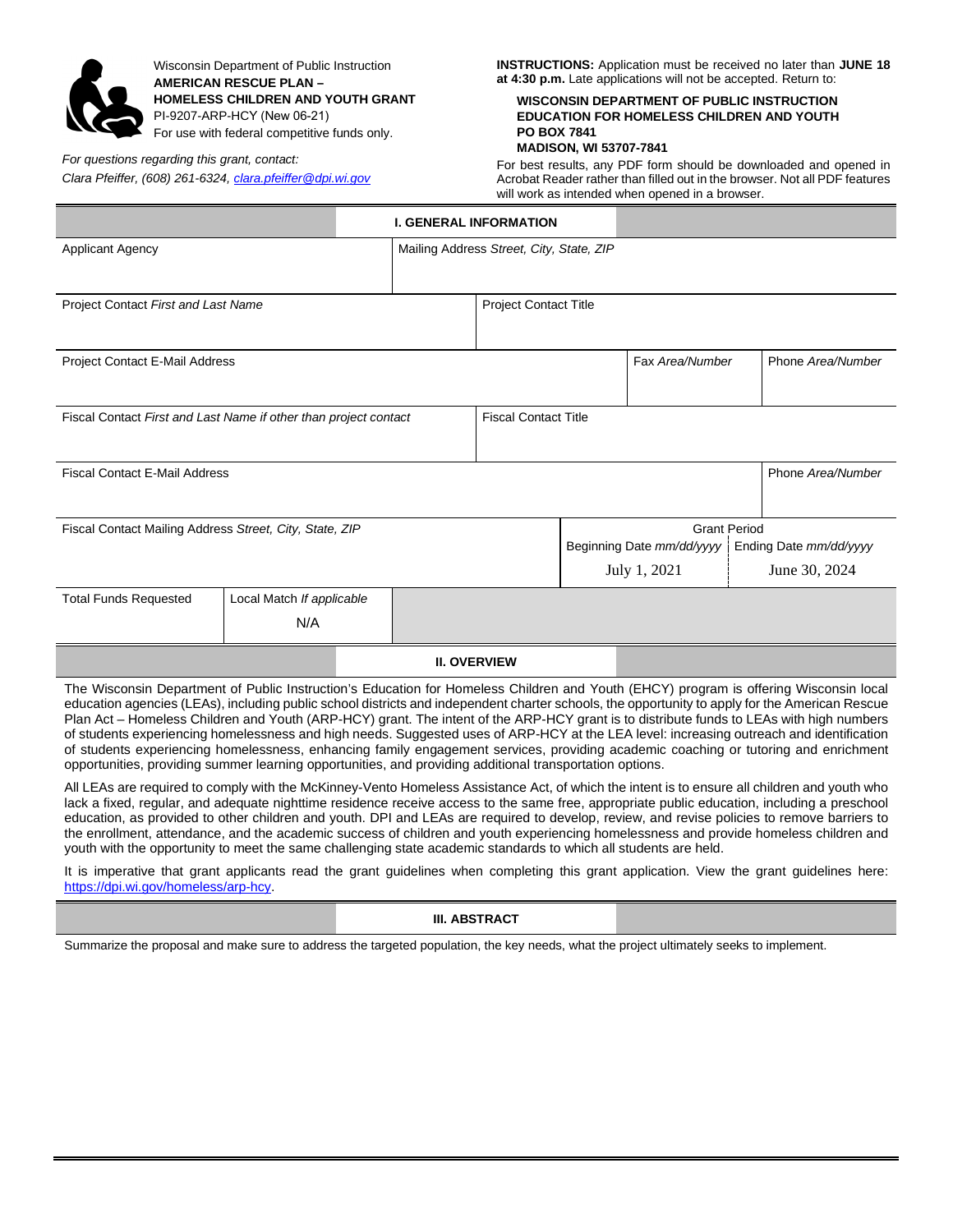## **IV. FEDERAL GENERAL ASSURANCES**

The Applicant understands and agrees that the following Certifications and Assurances are pre-award requirements generally imposed by federal and state law or regulation, and do not include all federal and state regulations that may apply to the Applicant or its project. Most requirements are posted to: Uniform Administrative Requirements[. https://www.gpo.gov/fdsys/pkg/FR-2013-12-26/pdf/2013-30465.pdf](https://www.gpo.gov/fdsys/pkg/FR-2013-12-26/pdf/2013-30465.pdf) or Educational Department of General Administrative Regulations (EDGAR)[: http://www.ecfr.gov/cgi-bin/text-idx?node=34:1.1.1.1.23&rgn=div5](http://www.ecfr.gov/cgi-bin/text-idx?node=34:1.1.1.1.23&rgn=div5) or the Wisconsin Uniform Financial Accounting Requirements (WUFAR): <https://dpi.wi.gov/sfs/finances/wufar/overview>

#### Each Applicant is ultimately responsible for compliance with the certifications and assurances selected on its behalf that apply to its project **or award.**

### **Instructions**

- Step 1—Read each assurance that follows.
- Step 2—Sign and date the certification statement.
- Step 3—Include signed certifications and assurances with your application materials.
- Step 4—Keep a copy for your records.

### **Assurance is hereby provided that:**

- 1. **Applicant agrees** to comply with all terms and conditions set forth in the grant program's Application Guidelines document provided with this application. Services provided under this grant will be used to address the needs set forth in the guidelines document. Applicant agrees to implement the activities within the prescribed timeline as outlined in their work plan section of their proposal. Applicant will provide fiscal information within the fiscal year timeline established for new and reapplying programs.
- 2. **Statutes and Regulations:** The Applicant shall comply with all applicable statutory and regulatory requirements. These requirements include, but are not limited to, applicable provisions of
	- a. Title VI of the Civil Rights Act of 1964 [45 U.S.C. 2000d through 2000d-4]
	- b. Title IX of the Education Amendments of 1972 [20 U.S.C. 1681- 1683]
	- c. Section 504 of the Rehabilitation Act of 1973 [29 U.S.C.794]
	- d. The Age Discrimination Act [42 U.S.C. 6101 et seq.]
- 3. **Allowable Costs:** Costs incurred shall be allowable under the principles established in the Uniform Administrative Requirements, Cost Principles, and Audit Requirements for Federal Awards; Final Rule [2 CFR Subpart E-Cost Principles].
- 4. **Budget Modifications:** The Applicant will obtain an approved budget amendment when it is anticipated that claimed expenditures will vary significantly from the amount in the current approved budget. A significant variance is an increase of 10 percent (summary of all line items) of the current total approved budget [2 CFR § 200.308(e)]. This applies to all grants unless there are more restrictive or specific requirements of the grant award which may be the case with discretionary grants.
- 5. **Confidentiality:** The Applicant shall comply with provisions regarding confidentiality of student information [WI Statute § 118.125, pupil records].
- 6. **Conflict of Interest:** No board or staff member of an LEA or CESA may use his or her position to obtain financial gain or anything of substantial value for the private benefit of himself or herself or his or her immediate family, or for an organization with which he or she is associated, such as a royalty, commission, contingent fee, brokerage fee, consultant fee, or other benefit [Wis. Stat. 19.59 (1) (a)] [2 CFR § 200.112].
- 7. **Contracts and Procurement:** The Applicant will use its own procurement procedures that reflect applicable state and local laws and regulations, provided the procurements conform to applicable federal law and the standards in [2 CFR §§ 200.318-200.326] Procurement Standards.
- 8. **Debarred and Suspended Parties:** A contract (see 2 CFR §180.220) must not be made to parties listed on the government wide Excluded Parties List System in the System for Award Management (SAM), in accordance with the OMB guidelines at 2 CFR 180 that implement Executive Orders 12549 (3 CFR Part 1986 Comp., p 189) and 12689 (3 CFR Part 1989 Comp., p. 235),"Debarment and Suspension." The Excluded Parties List in SAM contains the names of parties debarred, suspended, or otherwise excluded by agencies, as well as parties declared ineligible under statutory or regulatory authority other than Executive Order 12549.
- 9. **Cooperation with Evaluation:** The Applicant shall cooperate with the performance of any evaluation of the program by the WDPI or USDE of by their contractors [2 CFR §200.328(1)].
- 10. **Copyright, Acknowledgement, and Publications:** The Applicant/ Recipient will comply with all copyright and materials acknowledgement requirements as addressed in the projects' grant guidelines. The U.S. Department of Education and the WDPI reserve royalty-free, nonexclusive, and irrevocable licenses to reproduce, publish or otherwise use, and to authorize others to use, for their purposes. The copyright in any work developed under this subgrant or contract under this subgrant; and any rights of copyright to which the Applicant or a contractor purchases ownership with grant support.

The content of any grant-funded publication or product may be reprinted in whole or in part, with credit to the USDE and WDPI acknowledged. However, reproduction of this product in whole or in part for resale must be authorized by the WDPI. When issuing statements, press releases, and other documents describing projects or programs funded in whole or in part with federal grant funds, the grant award recipient shall clearly acknowledge the receipt of federal funds in a statement.

- 11. **Fiscal Control:** The Applicant will use fiscal control and fund accounting procedures and will ensure proper disbursement of, and accounting for, federal funds received and distributed under this program [2 CFR §328(1)].
- 12. **Indirect Costs**: If the fiscal agent intends to claim indirect costs, the total amount budgeted for indirect costs is limited to and cannot exceed the negotiated indirect rate established with the WDPI. Indirect costs cannot be charged against capital objects.
- 13. **Legal and Regulatory Compliance:** Administration of the program, activities, and services covered by this application will be in accordance with all applicable state and federal statutes, regulations and the approved application [34 CFR §76.700].
- 14. **OMB Standard Form 424B:** The Applicant will comply with all applicable assurances in OMB standard Form 424B (Assurances for Non-Construction Programs), including the assurances relating to the legal authority to apply for assistance; access to records; conflict of interest; merit systems; nondiscrimination; Hatch Act provisions; labor standards; flood insurance; environmental standards wild and scenic river systems; historic preservation; protection of human subjects; animal welfare; lead-based paint; Single Audit Act; and general agreement to comply with all applicable federal laws, executive orders and regulations.

<http://www.grants.gov/web/grants/forms/sf-424-family.html#sortby=1>

- 15. **Programmatic Changes:** The Applicant will obtain the prior approval of the WDPI whenever any of the following actions is anticipated:
	- a. Any revision of the scope or objectives of the project;
	- b. Changes in key persons where specified in the application or grant award;
	- c. A disengagement from the project for more than three months, or a 25 percent reduction in time devoted to the project, by the approved project director;
	- d. Contracting out or otherwise obtaining services of a third party to perform activities central to the purpose of the award;
	- e. Changes in the amount of approved cost-sharing or matching provided by the subrecipient [2 CFR §200.308©(1,2,3,6,7)].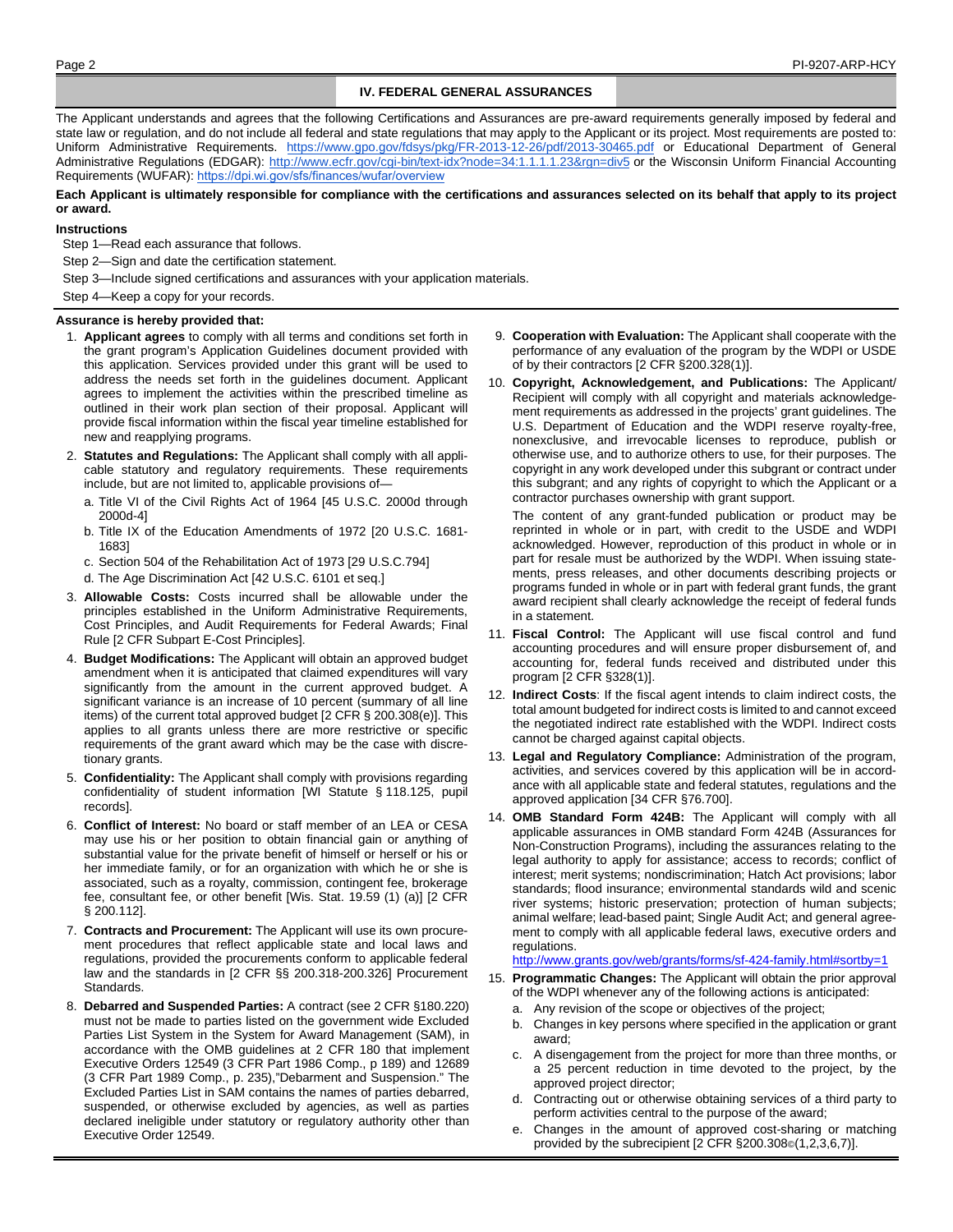## **IV. FEDERAL GENERAL ASSURANCES (cont'd)**

16. **Record Retention:** In accordance with 2 CFR §200.333(b), this is written notification to the subrecipient that WDPI requires an extension to the record retention period for grants addressed in the *Wisconsin Records Retention Schedule for School Districts*. [https://publicrecordsboard.wi.gov/Documents/DPI%20GS-](https://publicrecordsboard.wi.gov/Documents/DPI%20GS-APPROVED%20June%202015%20v8.1.pdf)

[APPROVED%20June%202015%20v8.1.pdf](https://publicrecordsboard.wi.gov/Documents/DPI%20GS-APPROVED%20June%202015%20v8.1.pdf)

All applicants will ensure records are maintained for a period of at least three years after the end of the project year (2 CFR §200.333). If any litigation, claim, negotiation, audit, or other action involving the records starts before the end of the period, the records will be retained until completion of the action and resolution of all issues.

- 17. **Reporting:** The Applicant will ensure all required financial and program data is reported to the WDPI timely on a schedule established by the WDPI. The Applicant will report to WDPI using the accounts in the Wisconsin Uniform Financial Accounting Requirements (WUFAR) [2 CFR §200.302(b)(2)].
- 18. **Grant Evaluation:** The Applicant shall ensure that all grant evaluation reporting will be timely on a schedule established by the WDPI. Grant evaluation information provided to the WDPI staff shall accurately assess the completeness of grant goals, activities, benchmarks and target dates [2 CFR §300.328(b)(1)].
- 19. **Single Audit:** Any entity that expends in total (all sources) \$750,000 or more in federal funds during a fiscal year (July 1–June 30) is required to conduct a single audit. If a single audit is required, a copy of the audit is to be submitted to DPI School Financial Services auditor [2 CFR §200.501].
- 20. **Text Messaging and E-Mailing While Driving:** The Applicant/ Recipient and their grant personnel are prohibited from text messaging while driving a government-owned vehicle, or while driving their own privately owned vehicle during official grant business, or from using government supplied electronic equipment to text message or e-mail when driving [Executive Order 13513, "Federal Leadership on Reducing Text Messaging While Driving October1, 2009]. http://edocket.access.gpo.gov/2009/pdf/E9-24203.pd
- 21. **Time and Effort Supporting Documentation:** For costs to be allowable, compensation for personal services must adhere to the Standards for Documentation of Personnel Expenses as identified in 2 CFR §200.430(i)(1). The subrecipient must retain records that accurately reflect the work performed and be supported by a system of internal control which provides reasonable assurance that the charges are accurate, allowable, and properly allocated.
- 22. **Trafficking in Persons:** The grant condition specified in 2 CFR §175.10 includes the following language: "I. Trafficking in persons. 1. You as the recipient, your employees, subrecipients under this award, and subrecipients' employees may not i. Engage in severe forms of trafficking in persons during the period of time that the award is in effect; ii. Procure a commercial sex act during the period of time that the award is in effect; or iii. Use forced labor in the performance of the award or subawards under the award." A subrecipient is required to inform the federal agency immediately of any information received from any source alleging a violation of this condition. The federal agency may unilaterally terminate this award, without penalty, if a subrecipient is determined to have violated this condition.

# **V. PROGRAM SPECIFIC ASSURANCES**

### **Assurance is further provided that:**

- 1. Maintenance of Combined Fiscal Effort: The Applicant's/Recipient's combined fiscal effort per student, or the aggregate expenditures of that agency and the state with respect to the provision of free public education by such agency for the fiscal year preceding the fiscal year for which the determination is made, was not less than 90 percent of such combined fiscal effort or aggregate expenditures for the second fiscal year preceding the fiscal year for which the determination is made.
- 2. Compliance with the McKinney-Vento Homeless Assistance Act: The Applicant/Recipient will comply with Subtitle VII-B of the McKinney-Vento Homeless Assistance Act (42 U.S.C. 11431 et seq.) as amended by the Every Student Succeeds Act statutes, regulation, and guidance, in accordance with all applicable statutes, regulations, program plans, and applications.
- 3. Use of Funds: The Applicant/Recipient complies with, or will use requested funds to comply with, paragraphs (3) through (7) of section 722(g) of the McKinney-Vento Homeless Assistance Act.
- 4. Prompt Reporting of Data: The Applicant/Recipient will collect and promptly report data requested by the state coordinator pursuant to paragraphs (1) and (3) of section 722(f) of the McKinney-Vento Homeless Assistance Act.
- Local Education Agency Requirements: The Applicant/Recipient will meet the requirements of section 722(g)(3) of the McKinney-Vento Homeless Assistance Act.
- 6. Authorized Activities: The Applicant's/Recipient's grant activities will comply with the authorized activities under section 723(d) of the McKinney-Vento Homeless Assistance Act.
- 7. Data Collection and Reporting: The Applicant/Recipient will collect and promptly provide data and information the State is required to provide to the U.S. Department of Education related to ARP-HCY funds, including but not limited to numbers of students experiencing homelessness identified and supported through ARP-HCY funding, specific details about supports and services received by students, and a description of how ARP-HCY supplements the support and services provided with ARP ESSER funds and does not replace the use of ARP ESSER funds to support the needs of students experiencing homelessness.

### **VI. CERTIFICATION/SIGNATURE**

**I, THE UNDERSIGNED, CERTIFY** that the information contained in this application is complete and accurate to the best of my knowledge; that the necessary assurances of compliance with applicable state and federal statutes, rules, and regulations will be met; that I am authorized by the agency designated in this application to bind the agency to the certifications and assurances contained in this application; and, that the indicated agency designated in this application is authorized to administer this grant.

**I FURTHER CERTIFY** that the assurances listed above have been satisfied and that all facts, figures, and representation in this application are correct to the best of my knowledge.

| Name of Applicant Agency Authorizer      | Title of Individual Signing |                        |
|------------------------------------------|-----------------------------|------------------------|
|                                          |                             |                        |
|                                          |                             |                        |
| Signature of Applicant Agency Authorizer |                             | Date Signed mm/dd/yyyy |
|                                          |                             |                        |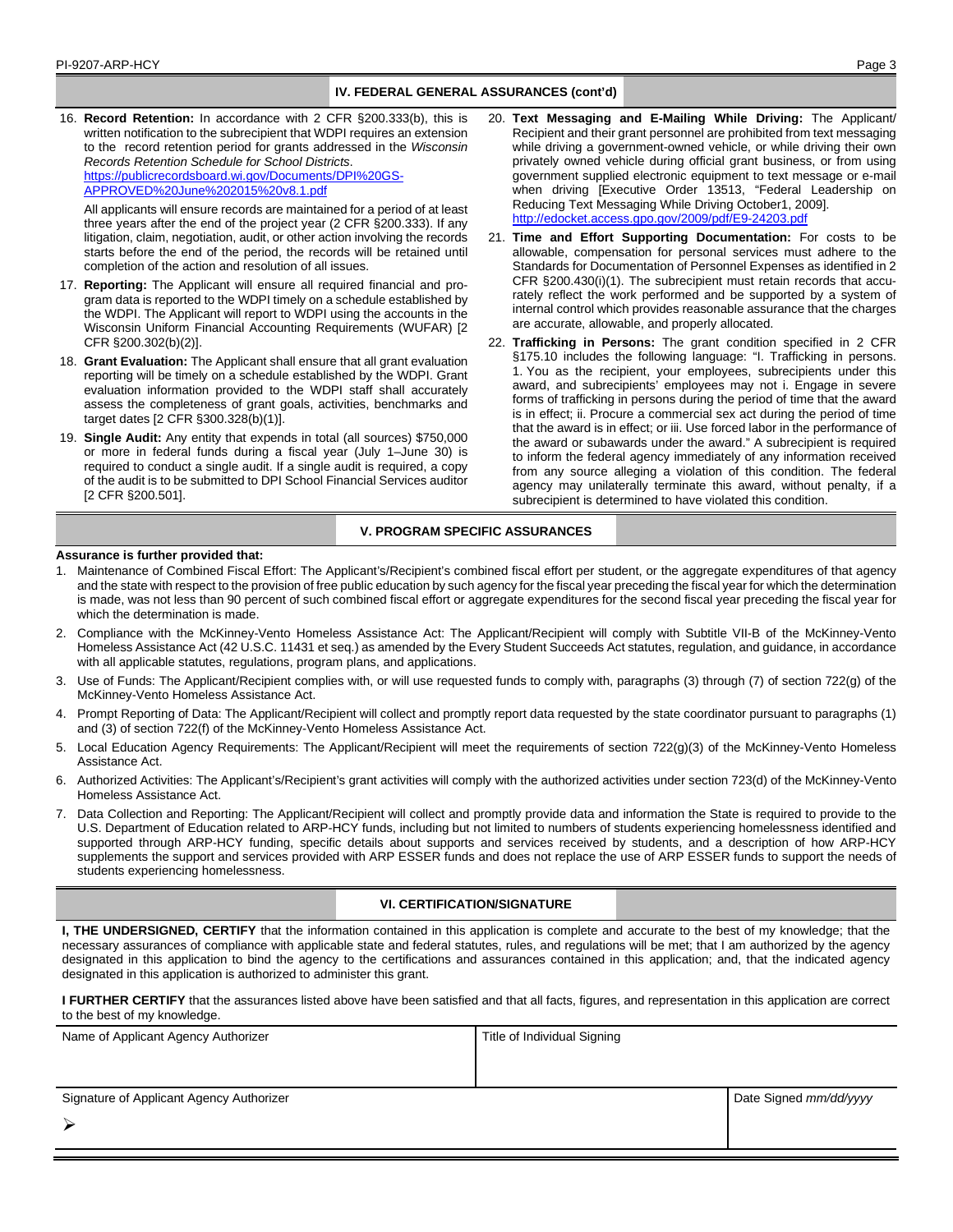## **VII. CERTIFICATION REGARDING LOBBYING**

**Certification for Contracts, Grants, Loans, and Cooperative Agreements**

The undersigned states, to the best of his or her knowledge and belief, that:

(1) No federal appropriated funds have been paid or will be paid, by or on behalf of the undersigned, to any person for influencing or attempting to influence an officer or employee of an agency, a Member of Congress, an officer or employee of Congress, or an employee of a Member of Congress in connection with the awarding of any federal contract, the making of any federal grant, the making of any federal loan, the entering into of any cooperative agreement, and the extension, continuation, renewal, amendment, or modification of any federal contract, grant, loan, or cooperative agreement.

(2) If any funds other than federal appropriated funds have been paid or will be paid to any person for influencing or attempting to influence an officer or employee of any agency, a Member of Congress, an officer or employee of Congress, or an employee of a Member of Congress in connection with this federal contract, grant, loan, or cooperative agreement, the undersigned shall complete and submit Standard Form-LLL, "Disclosure of Lobbying Activities," in accordance with its instructions.

(3) The undersigned shall require that the language of this certification be included in the award documents for all subawards at all tiers (including subcontracts, subgrants, and contracts under grants, loans, and cooperative agreements) and that all subrecipients shall certify and disclose accordingly.

This certification is a material representation of fact upon which reliance was placed when this transaction was made or entered into. Submission of this certification is a prerequisite for making or entering into this transaction imposed by section 1352, title 31, U.S. Code. Any person who fails to file the required certification shall be subject to a civil penalty of not less than \$10,000 and not more than \$100,000 for each such failure.

#### **Statement for Loan Guarantees and Loan Insurance**

The undersigned states, to the best of his or her knowledge and belief, that:

If any funds have been paid or will be paid to any person for influencing or attempting to influence an officer or employee of any agency, a Member of Congress, an officer or employee of Congress, or an employee of a Member of Congress in connection with this commitment providing for the United States to insure or guarantee a loan, the undersigned shall complete and submit Standard Form-LLL, "Disclosure Form to Report Lobbying," in accordance with its instructions. Submission of this statement is a prerequisite for making or entering into this transaction imposed by Section 1352, Title 31, U.S. Code. Any person who fails to file the required statement shall be subject to a civil penalty of not less than \$10,000 and not more than \$100,000 for each such failure.

| Name of Applicant Agency Authorizer      | Title of Applicant Agency Authorizer |                        |
|------------------------------------------|--------------------------------------|------------------------|
|                                          |                                      |                        |
| Signature of Applicant Agency Authorizer |                                      | Date Signed mm/dd/yyyy |
|                                          |                                      |                        |
|                                          |                                      |                        |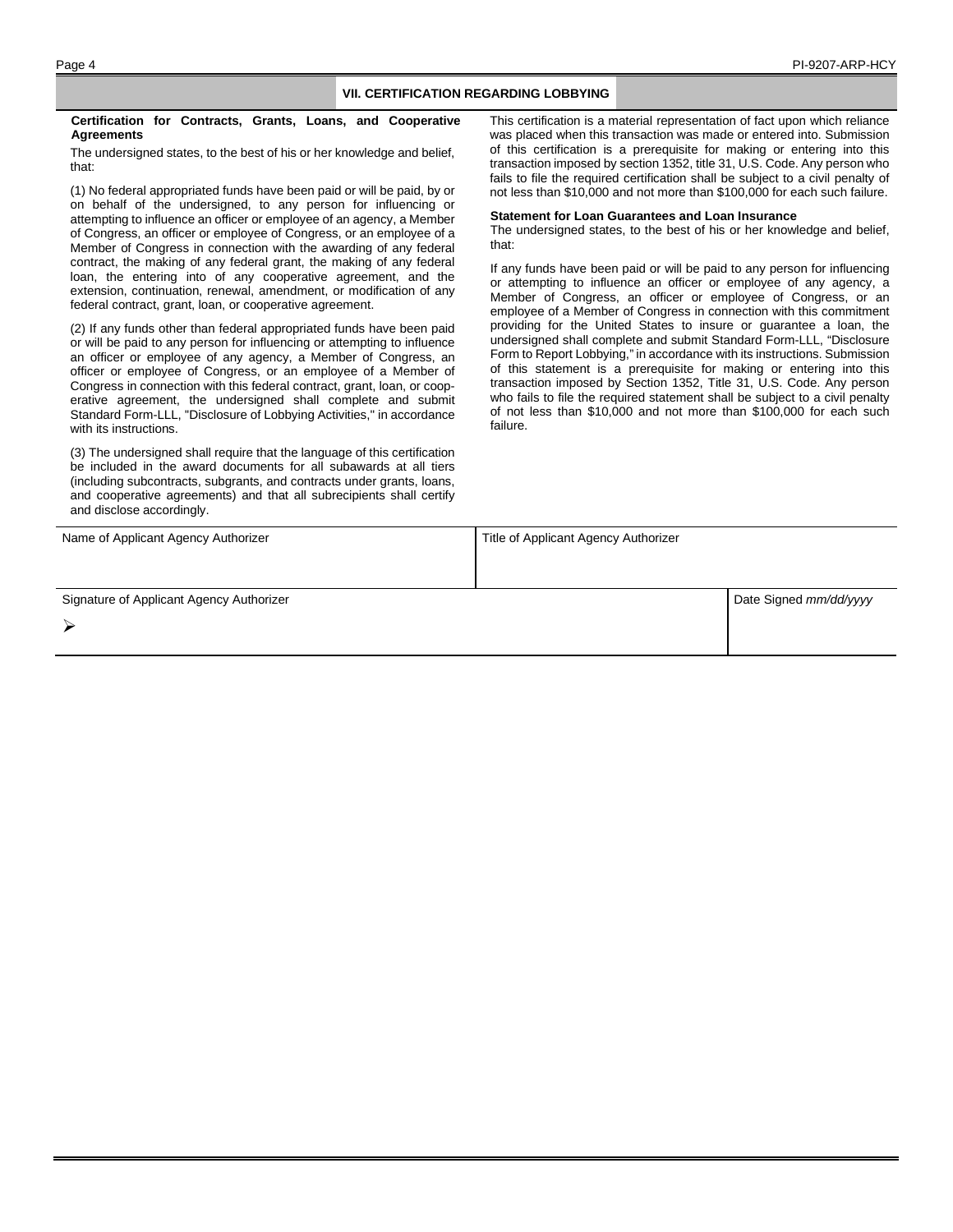## **VIII. PLAN**

Identify the need(s) to be addressed with grant funds. Applicants must have an organized and systematic approach to use data for meaningful analysis. Data analysis includes an assessment of the gaps being experienced by the target population. *Limit response* to *4,000 characters*.

#### **1. Demonstration of Need**

a. Identify the overall need(s) to be addressed by the grant project. Identify the supporting data that is being used to determine the need.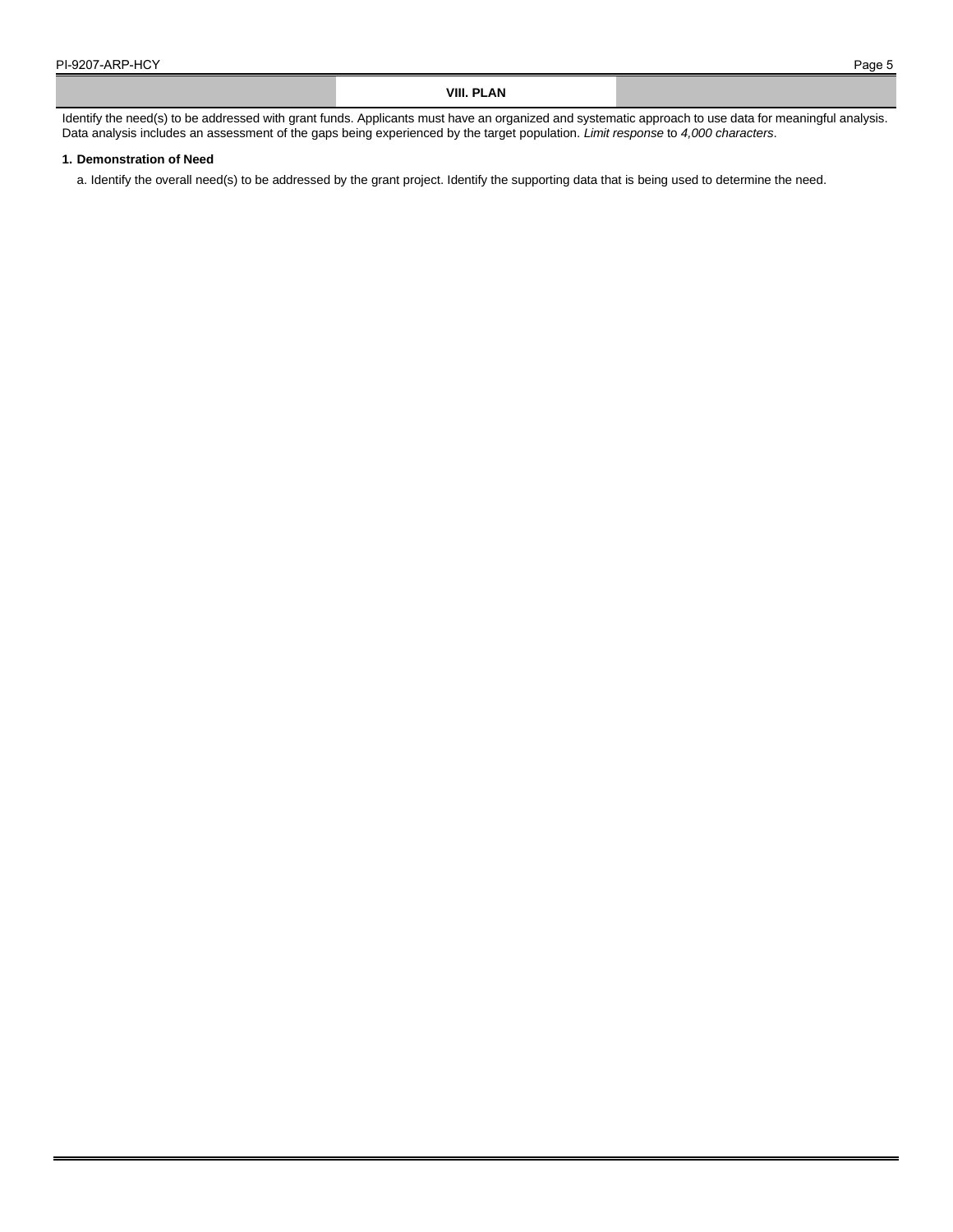### **IX. READINESS**

In this section, describe the stakeholders to ensure successful implementation of grant project. *Limit response to space provided.* 

## **1. Stakeholders**

Stakeholders include the population to be served, families, community partners, school staff and administrators, as well as agency administrators. Be sure to include stakeholders who demographically represent the target population(s).

a. Who are the stakeholders identified for this grant project?